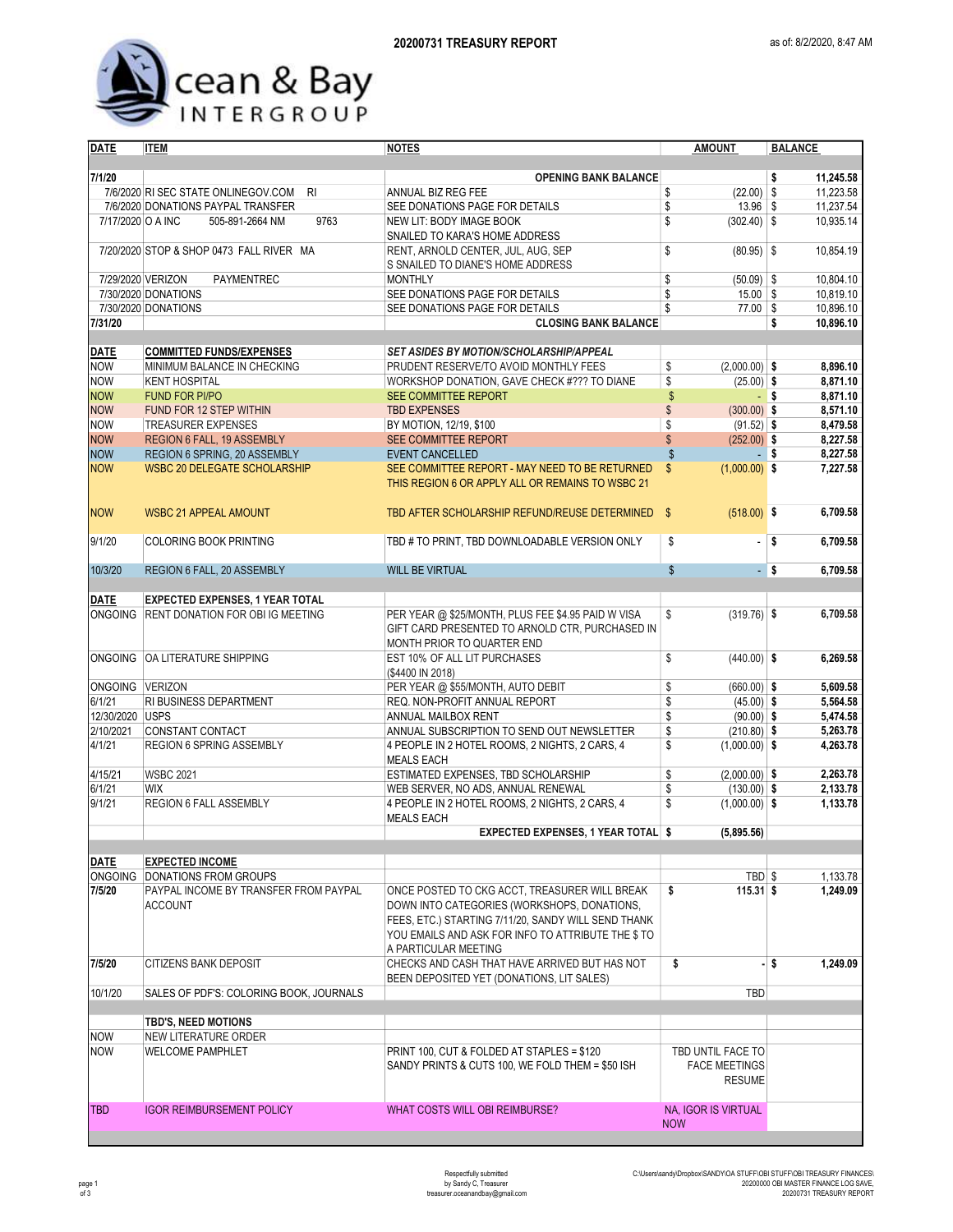

| <b>DATE ITEM</b>  |                                                                   | <b>NOTES</b>                                                                        | <b>AMOUNT</b>                  |                                     | <b>BALANCE</b>          |
|-------------------|-------------------------------------------------------------------|-------------------------------------------------------------------------------------|--------------------------------|-------------------------------------|-------------------------|
| 1/1/19 PIPO       |                                                                   |                                                                                     |                                | <b>FUNDED BY MOTION 6/18 \$</b>     | 58.00                   |
|                   | 1/31/19 FUND FOR PI/PO                                            | last funded by motion, 1/19                                                         | \$<br>500.00                   |                                     | \$<br>558.00            |
|                   | 3/31/19 EXPENSE                                                   | TBD, CHECK W JAY                                                                    | \$<br>(48.76)                  |                                     | \$<br>509.24            |
|                   | 3/31/19 EXPENSE                                                   | TBD, CHECK W JAY                                                                    | \$<br>(122.38)                 |                                     | \$<br>386.86            |
|                   | 3/31/19 EXPENSE                                                   | TBD, CHECK W JAY                                                                    | \$<br>(2.06)                   |                                     | \$<br>384.80            |
|                   | 3/31/19 EXPENSE                                                   | TBD, CHECK W JAY                                                                    | \$<br>(68.80)                  |                                     | \$<br>316.00            |
|                   |                                                                   |                                                                                     |                                |                                     |                         |
|                   | 6/5/2019 DEPOSIT                                                  | REGION 6 GRANT FOR PI/PO                                                            | \$<br>1,200.00                 |                                     | \$1,516.00              |
| 8/19/2019 O A INC |                                                                   | PI/PO LITERATURE ORDER                                                              | \$<br>(378.00)                 |                                     | \$1,138.00              |
|                   | 505-891-2664 NM<br>5198                                           |                                                                                     |                                |                                     |                         |
| 8/19/2019 O A INC |                                                                   | PI/PO LITERATURE ORDER                                                              | \$<br>(767.20)                 |                                     | \$<br>370.80            |
|                   | 505-891-2664 NM<br>5198                                           |                                                                                     |                                |                                     |                         |
|                   | 9/5/2019 DRI*PRINTING SERVI888-888-4211 CA                        | <b>PI/PO PRINTING ORDER</b>                                                         | \$<br>(113.98)                 |                                     | \$<br>256.82            |
|                   | 10/10/2019 JAY GALLIGAN                                           | TBD. CHECK W JAY                                                                    | \$<br>(67.36)                  |                                     | \$<br>189.46            |
|                   | (TOTAL FOR CK #2027 = 264.20)                                     |                                                                                     |                                |                                     |                         |
|                   | 10/10/2019 JAY GALLIGAN                                           | PI/PO REIMBURSE JAY FOR LABELS & ACRYLIC DISPLAYS                                   | \$<br>(196.84)                 |                                     | \$<br>(7.38)            |
|                   | (TOTAL FOR CK #2027 = 264.20)                                     |                                                                                     |                                |                                     |                         |
|                   |                                                                   |                                                                                     |                                |                                     |                         |
|                   | 11/20/2019 EXCHANGE FEE                                           | PI/PO EXPENSE                                                                       | \$<br>(2.00)                   |                                     | \$<br>(9.38)            |
|                   | 11/20/2019 APP QR CODE GENERABIELEFELD                            | PI/PO EXPENSE                                                                       | \$<br>(66.51)                  |                                     | \$<br>(75.89)           |
| 1/1/19 PIPO       |                                                                   | TOTAL EXPENSES, EXCL SCHOLARSHIP \$                                                 | (1,833.89)                     | <b>REMAINING FUNDS \$</b>           | (75.89)                 |
|                   |                                                                   |                                                                                     |                                | (NEED MOTION, AND OR 2020 R6        |                         |
|                   |                                                                   |                                                                                     |                                | <b>SCHOLARSHIP)</b>                 |                         |
|                   |                                                                   |                                                                                     |                                |                                     |                         |
|                   | 1/1/19 REGION 6 FALL ASSEMBLY 2019                                |                                                                                     |                                | SET ASIDE \$                        | 600.00                  |
|                   | 9/23/2019 DENNY'S #9394 Albany<br>NY.                             | 5 REGION 6 FALL ASSEMBLY EXPENSE                                                    | \$<br>(28.49)                  |                                     | \$<br>571.51            |
|                   | <b>NY</b><br>9/23/2019 RED LION ALBANY                            | 9763 KARA/SANDY HOTEL ROOM, 2 NIGHTS                                                | \$<br>(225.72)                 |                                     | \$<br>345.79            |
|                   | 9/23/2019 WHOLEFDS ABN #10 1ALBANY                                | NY MEALS                                                                            | \$<br>(7.57)                   |                                     | \$<br>338.22            |
|                   | 9/23/2019 RED LION ALBANY                                         | 5198 MEALS                                                                          |                                |                                     | \$<br>330.66            |
|                   | NY                                                                |                                                                                     | \$<br>(7.56)                   |                                     |                         |
|                   | 9/23/2019 CHILI'S COLONIE COLONIE<br>NY.                          | <b>MEALS</b>                                                                        | \$<br>(44.02)                  |                                     | \$<br>286.64            |
|                   | 10/3/2019 SANDY CURRY                                             | R6 FALL ASSEMBLY REIMBURSE SANDY FOR MILEAGE,                                       | \$<br>(139.18)                 | $2026$ \$                           | 147.46                  |
|                   |                                                                   | <b>TOLLS</b>                                                                        |                                |                                     |                         |
|                   | 10/10/2019 JAY GALLIGAN (TOTAL FOR CK #2027                       | R6 FALL ASSEMBLY REIMBURSE JAY FOR LUNCH TICKET                                     | \$<br>(319.76)                 | 2027                                | \$<br>(172.30)          |
|                   | $= 264.20$                                                        |                                                                                     |                                |                                     |                         |
|                   | 10/16/2019 CHUCK FARMER                                           | R6 FALL ASSEMBLY REIMBURSE CHUCK FOR JAY HOTEL                                      | \$<br>(56.43)                  | 2025                                | \$<br>(228.73)          |
|                   |                                                                   | ROOM, 1 NIGHT                                                                       |                                |                                     |                         |
|                   | 8/2/20 REGION 6                                                   | REIMBURSE OBI FOR KARA SAT NIGHT HOTEL, PARTIAL                                     | \$<br>90.43                    |                                     | $\overline{1}$ (138.30) |
|                   |                                                                   | MILEAGE                                                                             |                                |                                     |                         |
|                   |                                                                   |                                                                                     | \$                             |                                     |                         |
|                   | 12/30/20 DIANE COSTA                                              | REIMBURSE MILEAGE, HOTEL 1 NIGHT                                                    | (252.00)                       | tbd, need Diane's Expense Report \$ | (390.30)                |
|                   | 2/10/21 REGION 6 FALL ASSEMBLY 2019                               | <b>TOTAL EXPENSES &amp; REIMBURSEMENTS \$</b>                                       | (990.30)                       | REMAINING FUNDS \$ (390.30)         |                         |
|                   |                                                                   |                                                                                     |                                | (NEED MOTION)                       |                         |
|                   |                                                                   |                                                                                     |                                |                                     |                         |
|                   | 10/3/20 REGION 6 FALL ASSEMBLY 2020                               | NA, ASSEMBLY WILL BE VIRTUAL                                                        |                                | <b>SET ASIDE \$</b>                 |                         |
|                   |                                                                   |                                                                                     |                                |                                     |                         |
|                   | 1/1/19 WSBC 2020                                                  |                                                                                     |                                | <b>BALANCE \$</b>                   | 367.35                  |
|                   |                                                                   |                                                                                     |                                | <b>FROM LAST YEAR'S APPEAL</b>      |                         |
|                   |                                                                   | 1/1/2020 WSBC SCHOLARSHIP FROM REGION 6 AWARD CONFIRMED BY EMAIL FROM R6, 10/24/19, | \$                             | 1.000.00 RECEIVED                   | \$1,367.35              |
|                   |                                                                   | EXPENSE REPORT DUE 5/2/20 TO REGION 6 AFTER WSBC                                    |                                |                                     |                         |
|                   |                                                                   |                                                                                     |                                |                                     |                         |
| 1/13/2020 O A INC | 505-891-2664 NM                                                   |                                                                                     | \$<br>(149.00) SPENT           |                                     |                         |
|                   |                                                                   | 97 WSBC 20 REG FEE                                                                  |                                |                                     | \$1,218.35              |
|                   |                                                                   | 1/14/2020 NATIONWIDE87797090877-970-9059 RI WSBC 20 EXPENSE: FLIGHT INSURANCE       | \$                             | (72.24) SPENT, NOT REFUNDABLE       | \$1,146.11              |
|                   | 1/14/2020 SOUTHWEST 526215800-435-9792 TX WSBC 20 EXPENSE: FLIGHT |                                                                                     | \$                             | (137.00) SPENT, NOT REFUNDABLE      | \$1,009.11              |
|                   | 1/14/2020 SOUTHWEST 526215800-435-9792 TX WSBC 20 EXPENSE: FLIGHT |                                                                                     | \$                             | (450.96) SPENT, NOT REFUNDABLE      | \$558.15                |
|                   | 3/31/2020 WSBC 2020 APPEAL LETTER                                 | RECEIVED SO FAR                                                                     | \$                             | 518.00 RECEIVED                     | \$1,076.15              |
| 3/16/2020 O A INC |                                                                   | REFUNDED WSBC REG FEE DUE TO CANCELATION                                            | \$                             | 129.00 RECEIVED                     | \$1,205.15              |
| 4/1/2020 HOTEL    |                                                                   | <b>EVENT CANCELLED</b>                                                              | \$<br>$\overline{\phantom{a}}$ |                                     | \$1,205.15              |
|                   |                                                                   |                                                                                     |                                | <b>BALANCE IN SET ASIDE</b>         | \$1,205.15              |
|                   | 4/1/2020 ADDL EXPENSES                                            | NO ADDL EXPENSE PER KARA                                                            | \$<br>$\overline{\phantom{a}}$ |                                     | \$1,205.15              |
| 4/1/2020 O A INC  |                                                                   | NEW VIRTUAL WSBC REG FEE, NOT CHARGED                                               | \$<br>ä,                       | EXPECTED, NOT CONFIRMED             | \$1,205.15              |
|                   | 6/30/2020 WSBC APPEAL LETTER                                      | ADDL COLLECTED AFTER IN PERSON IG MTGS RESUME?                                      | \$                             | 82.00 EXPECTED, NOT CONFIRMED       | \$1,287.15              |
|                   |                                                                   |                                                                                     |                                |                                     |                         |
|                   |                                                                   |                                                                                     |                                |                                     | 287.15                  |
|                   |                                                                   | 6/30/2020 WSBC SCHOLARSHIP FROM REGION 6 RETURN? OR ROLLOVER TO 2021? TBD           | \$                             | (1,000.00) EXPECTED, NOT CONFIRMED  | \$                      |
|                   |                                                                   | SUBTRACT AIRFARE AND RETURN BALANCE?                                                |                                |                                     |                         |
|                   | <b>WSBC 2020</b>                                                  | <b>TOTAL EXPENSES. \$</b>                                                           | (680.20)                       | <b>REMAINING IN FUND. \$</b>        | 287.15                  |
|                   |                                                                   | <b>EXCL SCHOLARSHIP</b>                                                             |                                | <b>SET ASIDE FOR 2021</b>           |                         |